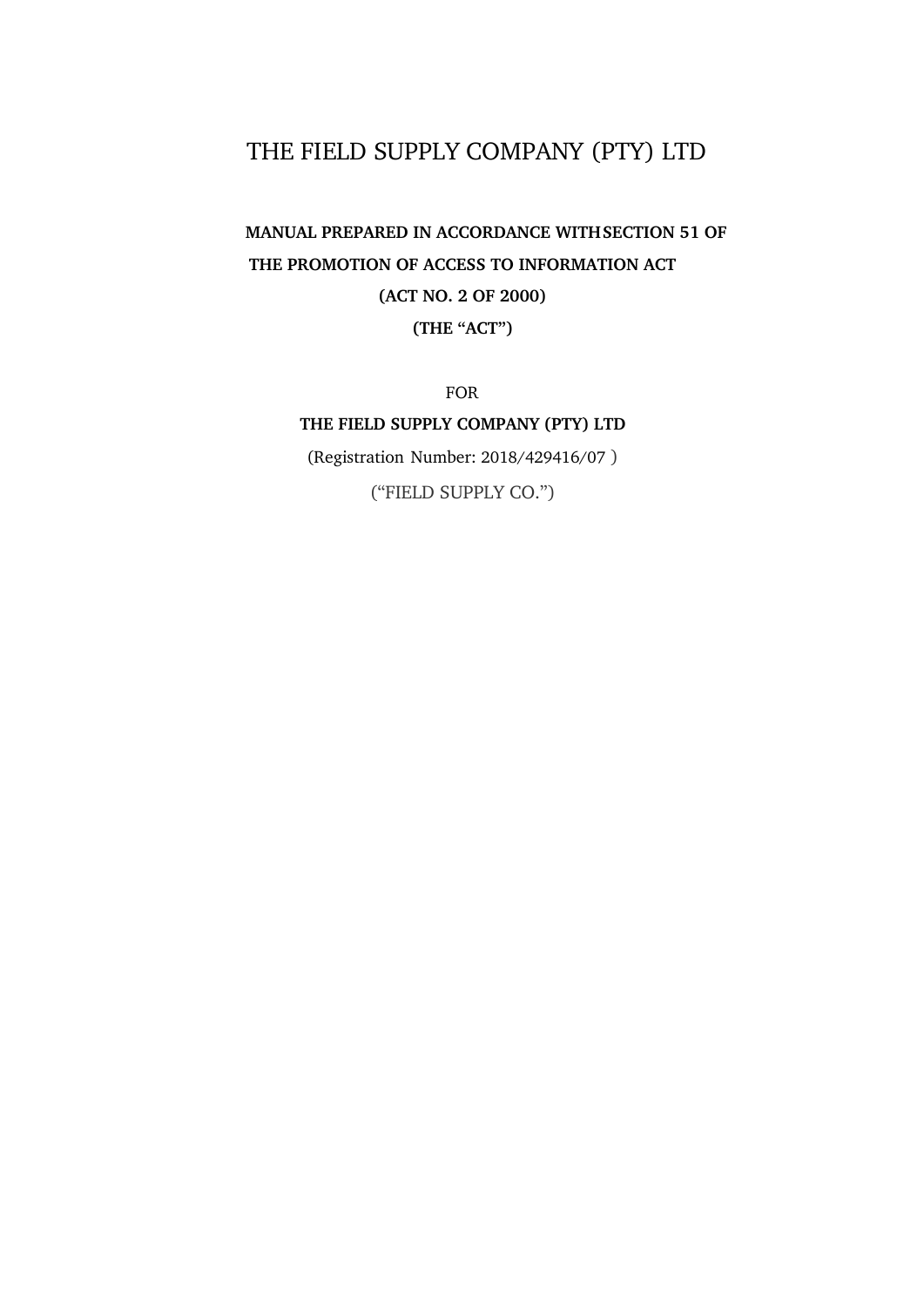# **TABLE OF CONTENTS:**

| Introduction                                                                                   | 3 |
|------------------------------------------------------------------------------------------------|---|
| Information Required under Section 51(1) (a) of the Act                                        | 5 |
| Description of Guide Referred to in Section 10: Section 51(1)(b)                               | 5 |
| The Latest Notice in Terms of Section 52(2) (If any):                                          | 6 |
| Records available in terms of Other Legislation: Section 51(1)(d)                              | 6 |
| Subjects and Categories of Records held by THE FIELD SUPPLY CO. (PTY) LTD: Section<br>51(1)(e) | 7 |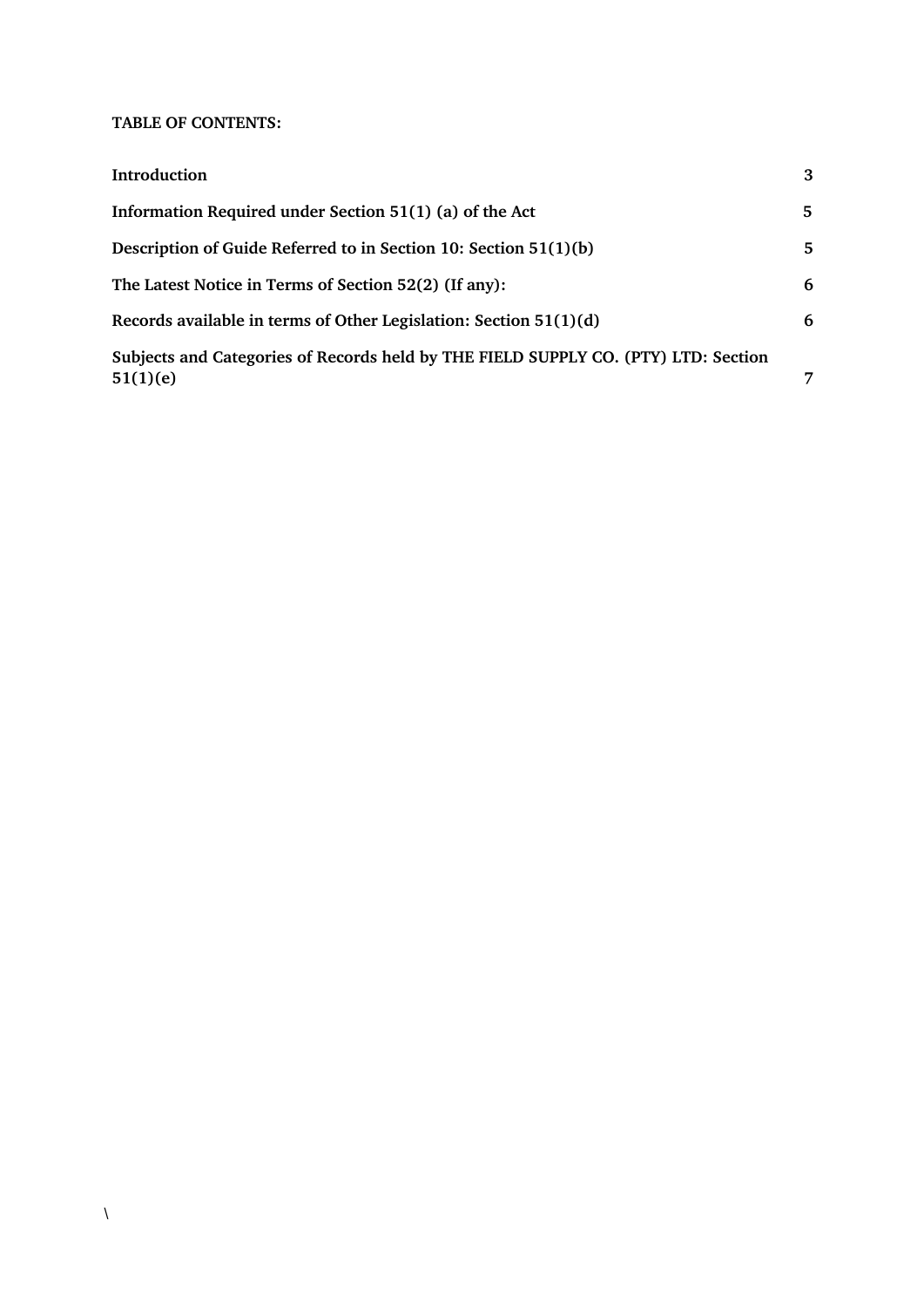#### **Introduction**

THE FIELD SUPPLY CO. is a private body conducting business as an online retailer.

This manual sets out the procedure to be followed by a requester when requesting access to information or documents from THE FIELD SUPPLY CO. as contemplated in terms of the Act.

The Act requires us to make this manual available to a requester so that they:

- know what types of information THE FIELD SUPPLY CO. has; and
- can request access to such information.

Any requester is advised to contact the Information Officer should they require any assistance in respect of the utilisation of this manual and or the requesting of documents orinformation from THE FIELD SUPPLY CO.

The reference to any information in addition to that specifically required in terms of Section51 of the Act does not create any right or entitlement (contractual or otherwise) to receive such information, other than in terms of the Act.

In this manual, unless the context indicates otherwise:

| "the Act"             | means the Promotion of Access to Information Act No. 2 of 2000 (as<br>amended), together with all relevant regulations published;                                                                                                                                                                                             |  |
|-----------------------|-------------------------------------------------------------------------------------------------------------------------------------------------------------------------------------------------------------------------------------------------------------------------------------------------------------------------------|--|
|                       | "the/this manual" means this manual together with all annexures hereto as available from the<br>office or website of THE FIELD SUPPLY CO. as set out in paragraph 11<br>below and the SAHRC from time to time;                                                                                                                |  |
| "requester"           | means any person or entity requesting information or documents from<br>THE FIELD SUPPLY CO. as contemplated in terms of the Act;                                                                                                                                                                                              |  |
| "personnel"           | means any person who works for or provides services to or on behalfof<br>THE FIELD SUPPLY CO. and receives or is entitled to receive any<br>remuneration.<br>This includes, without limitation, directors (both executive and<br>non-executive), all permanent, temporary and part-time staff as well as<br>contract workers; |  |
| "record"              | means any recorded information, regardless of form or medium, whichis in<br>the possession or under the control of THE FIELD SUPPLY CO., irrespective<br>ofwhether it was created by THE FIELD SUPPLY CO.;                                                                                                                    |  |
| "information officer" | means the person acting on behalf of THE FIELD SUPPLY CO. and<br>discharging theduties and responsibilities assigned to the head of THE<br>FIELD SUPPLY CO. by the Act;                                                                                                                                                       |  |
| "SAHRC"               | means the South African Human Rights Commission.                                                                                                                                                                                                                                                                              |  |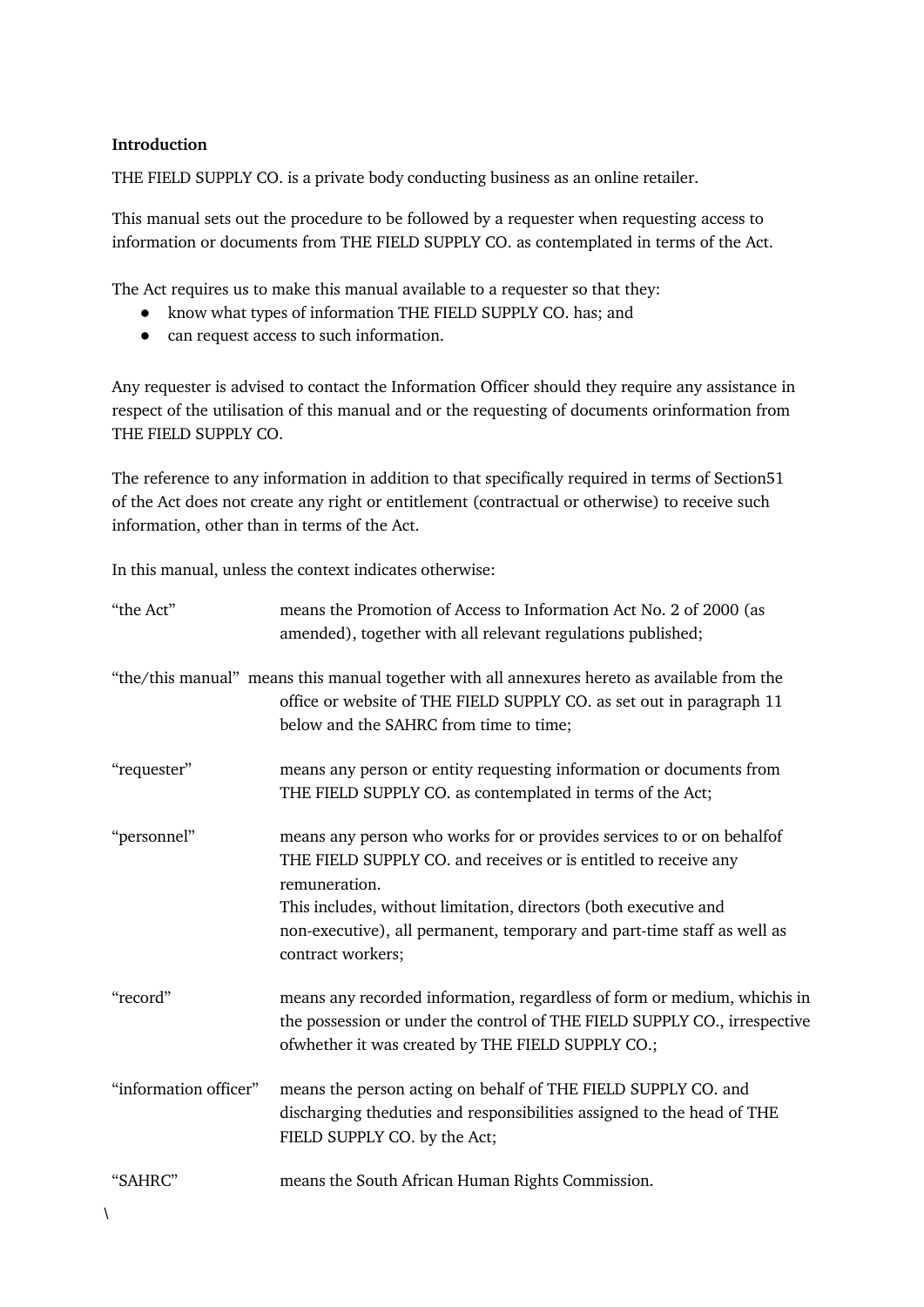Unless a contrary intention clearly appears, words signifying:

- the singular includes the plural and vice versa;
- any one gender includes the other genders and vice versa; and
- natural persons include juristic persons.

Terms defined in the Act will have the same meaning in this manual.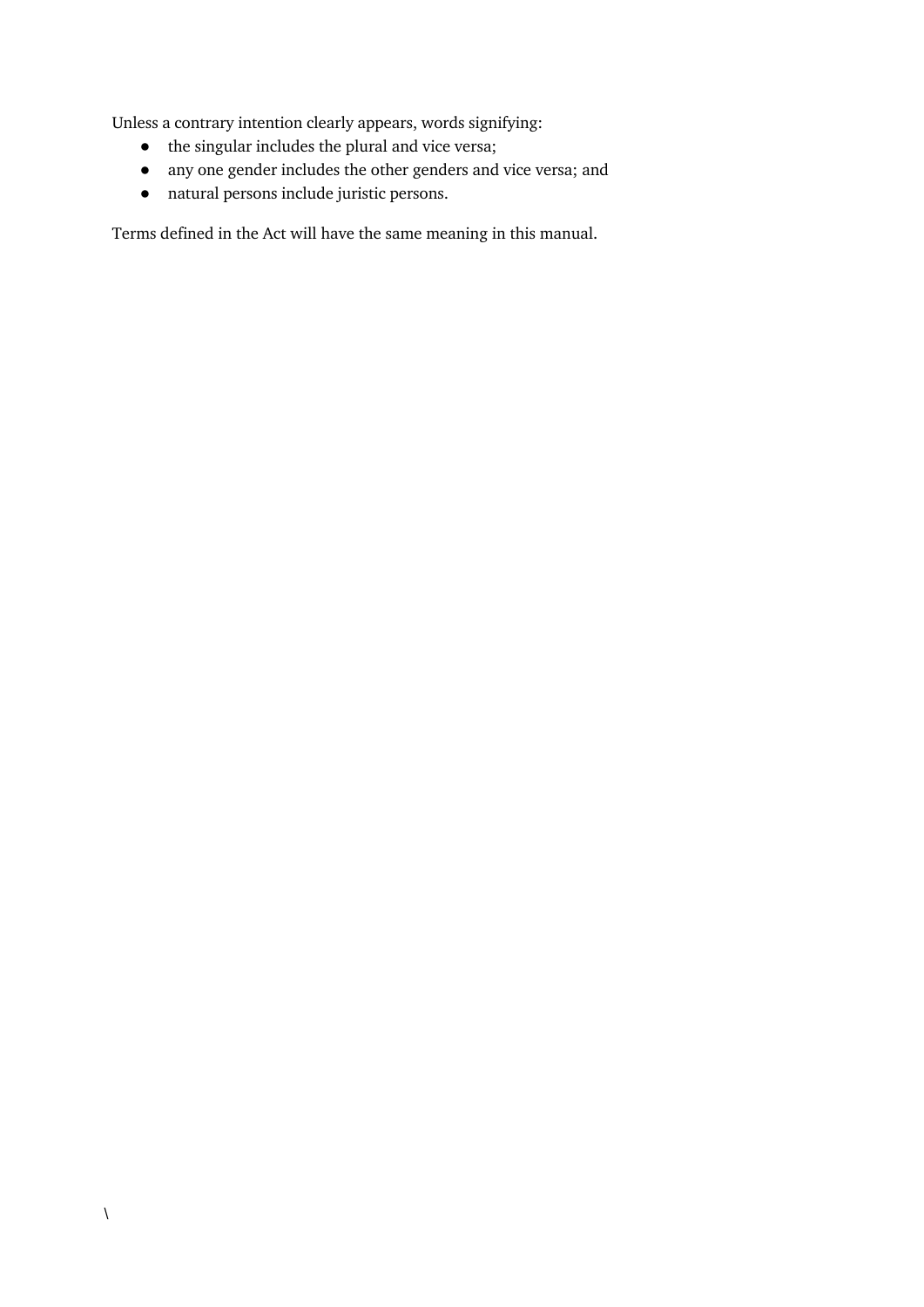# **1. Information Required under Section 51(1) (a) of the Act**

| Name of Body:               | THE FIELD SUPPLY COMPANY (PTY) LTD                                    |
|-----------------------------|-----------------------------------------------------------------------|
| Directors:                  | Lee Hartman<br>Scott Hindmarch<br>Philip Lambrecht<br>Michael Minkley |
| <b>Information Officer:</b> | THE FIELD SUPPLY CO. CEO                                              |
| Information Officer email:  | hello@thefieldbar.co                                                  |
| Physical Address:           | <b>St Michaels Park</b><br>6 Howe Street<br>Observatory               |
| <b>Postal Address:</b>      | <b>St Michaels Park</b><br>6 Howe Street<br>Observatory               |
| Telephone:                  | +27 824137939                                                         |
| Email:                      | hello@thefieldbar.co                                                  |
| Website:                    | www.fieldbar.co.za                                                    |

# **2. Description of Guide Referred to in Section 10: Section 51(1)(b)**

If a requester would like further guidance on how to get access to information under the Act, a requester may contact the SAHRC to find out more information about the Act. The SAHRChas compiled a guide in terms of section 10 of the Act on how to exercise any right under theAct, and the guide is available in each official language of South Africa.

The guide can be obtained from, and queries can be directed to:

| Telephone number: | 011 877 3600 |
|-------------------|--------------|
| Fax number:       | 011 403 0668 |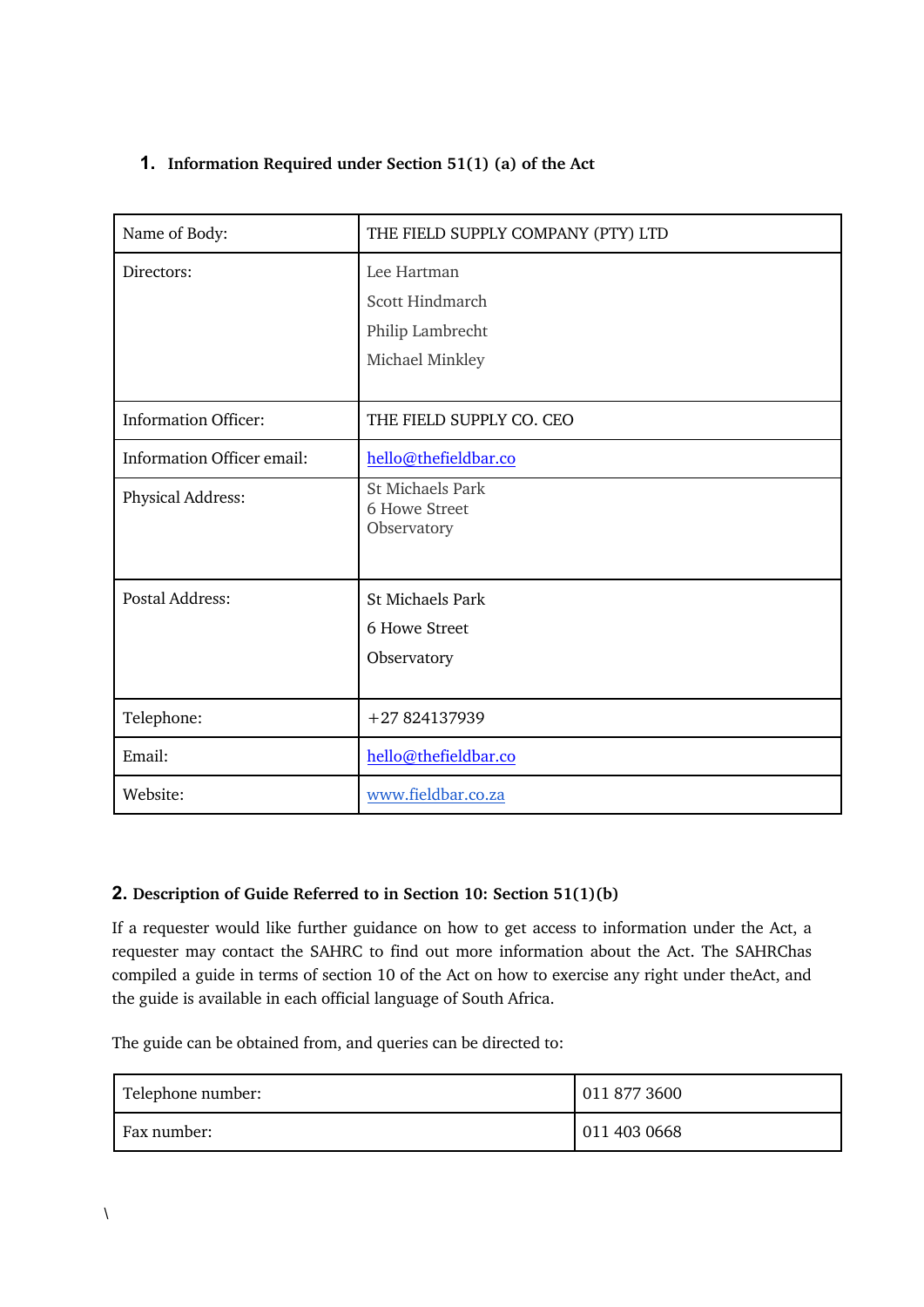| Postal address:   | Private Bag X2700, Houghton,<br>2041                                       |
|-------------------|----------------------------------------------------------------------------|
| Physical address: | Braampark Forum 3, 33 Hoofd<br>Street, Braamfontein,<br>Johannesburg, 2017 |
| Website:          | www.sahrc.org.za                                                           |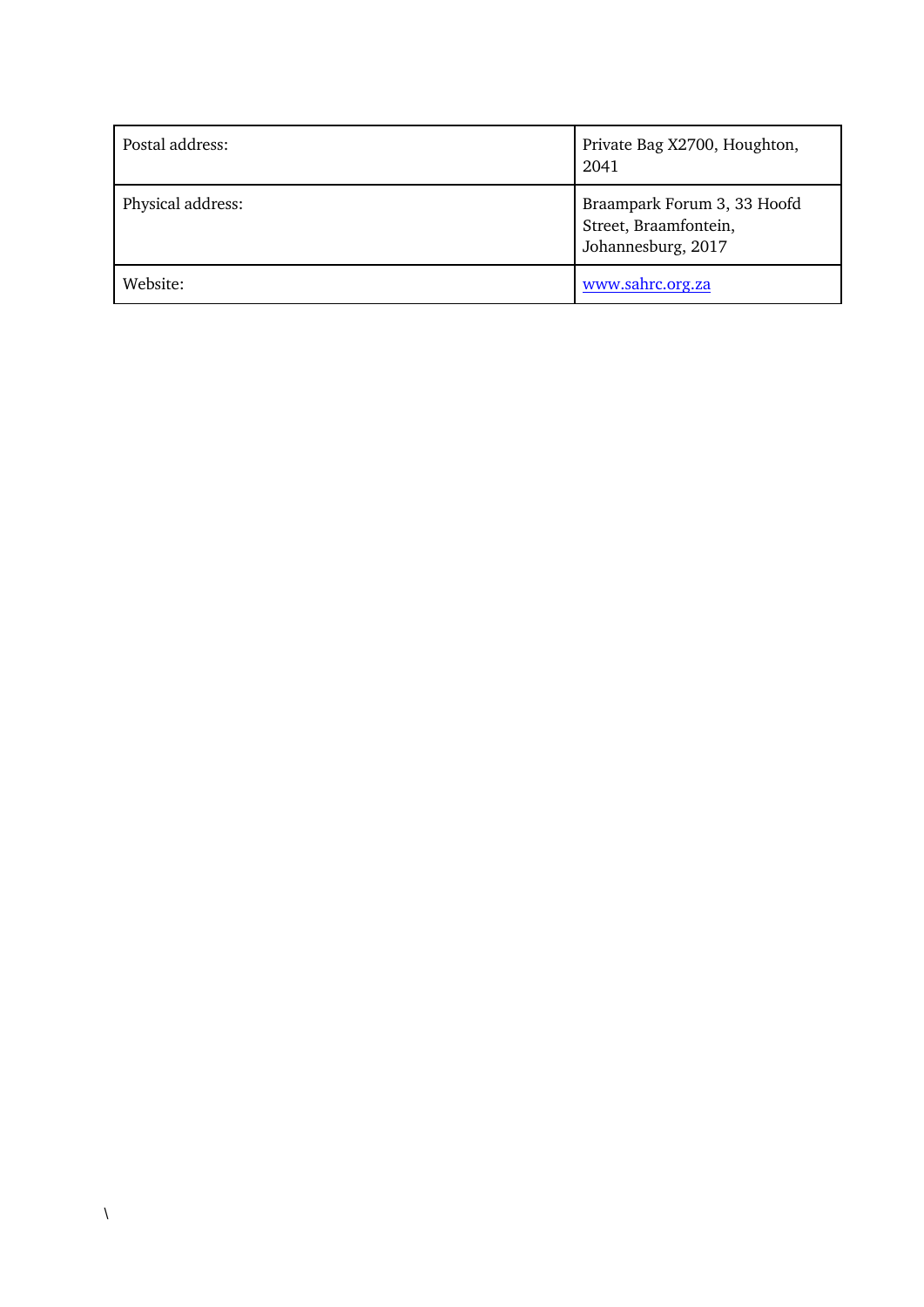# **3. The Latest Notice in Terms of Section 52(2) (If any):**

At this stage, no notice has been published on the categories of records that are automatically available without a person having to request access in terms of PAIA.

## **4. Records available in terms of Other Legislation: Section 51(1)(d)**

Records available in terms of other legislation are as follows:

- Basic Conditions of Employment Act 75 of 1997
- Broad Based Black Economic Empowerment Act 53 of 2003
- Companies Act 71 of 2008
- Compensation for Occupational Injuries and Health Diseases Act 130 of 1993
- Competition Act 89 of 1998
- Consumer Protection Act 68 of 2008
- Copyright Act 98 of 1978
- Customs and Excise Act 91 of 1964
- Electronic Communications and Transactions Act 25 of 2002
- Employment Equity Act 55 of 1998
- Financial Intelligence Centre Act 38 of 2001
- Harmful Business Practices Act 23 of 1999
- Income Tax Act 58 of 1962
- Labour Relations Act 66 of 1995
- Liquor Act 59 of 2003
- Medical Schemes Act 131 of 1998
- Occupational Health and Safety Act 85 of 1993
- Protection of Personal Information Act, 4 of 2013
- Regulation of Interception of Communications and Provision of Communication-Related Information Act 70 of 2002
- Skills Development Act 97 of 1998
- Skills Development Levies Act 9 of 1999
- Unemployment Insurance Act 63 of 2001
- Unemployment Insurance Contributions Act 4 of 2002
- Value Added Tax Act 89 of 1991

\*Please note that the above is not an exhaustive list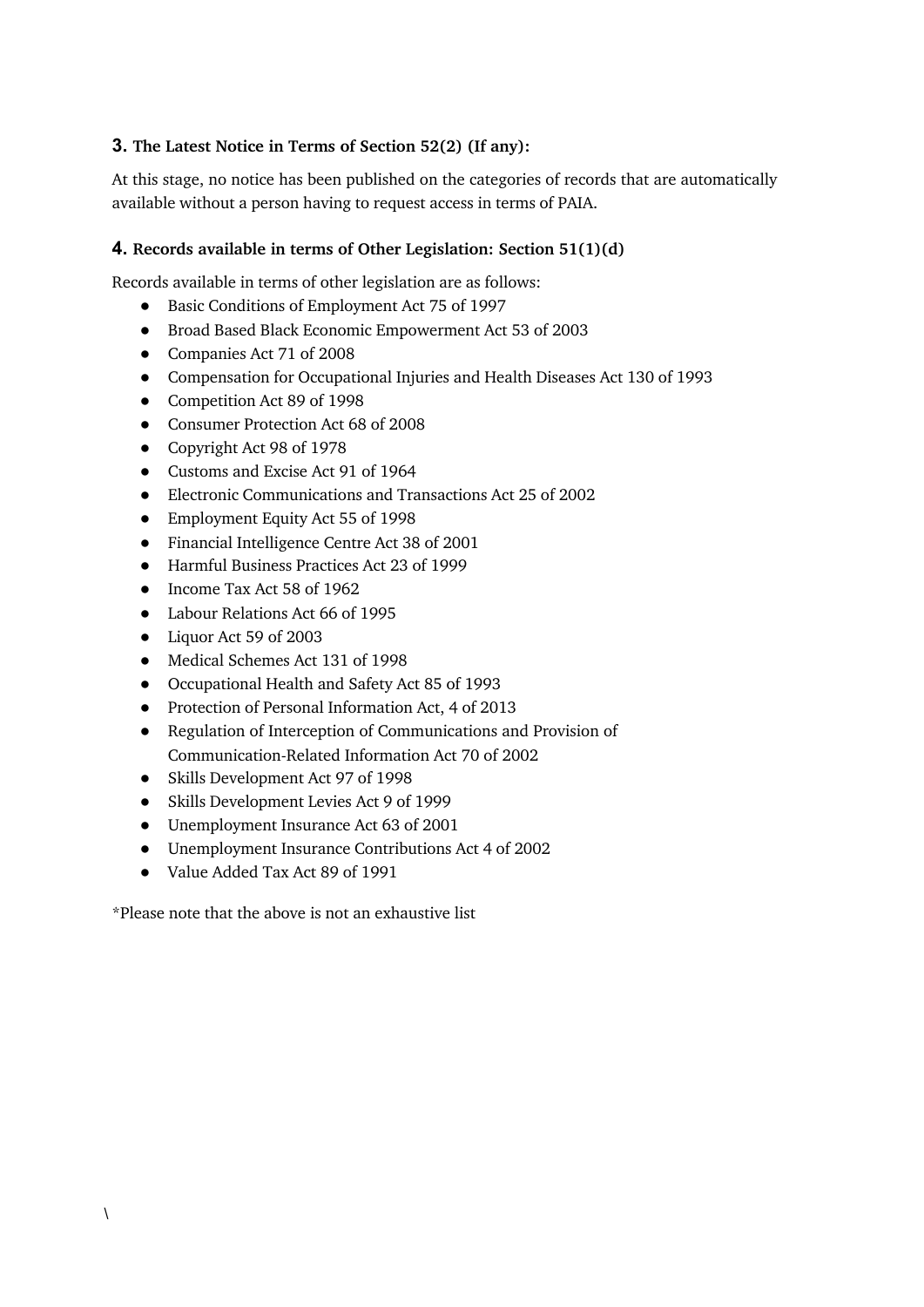# **5. Subjects and Categories of Records held by THE FIELD SUPPLY CO. (PTY) LTD:Section 51(1)(e)**

We maintain records on the following categories and subject matters.

**However, please note that recording a category or subject matter in this manual does not imply that a request for access to such records would be honoured. In particular,certain grounds of refusal (as set out in paragraph 7 of this manual below) may be applicable to a request for such records.**

All requests for access will be evaluated on a case-by-case basis in accordance with the provisions of the Act.

- 1. THE FIELD SUPPLY CO. Webpages
	- Information accessible to anyone with access to the internet includes but arenot limited to the following categories:
		- i. Company profile and information (including the company profile and description of services, career opportunities and company contact details).
		- ii. Online retail products (including product images, product information and specifications, prices, special offers, customer reviews and delivery information)
		- iii. Secured personal user account (including the login page, personal details, order history, order tracking, saved addresses, invoices, exchanges and returns)
		- iv. Terms and policies (including terms and conditions of use, privacy policy, help center and returns policy).
- 2. Other
	- Personnel Documents and Records:
		- i. List of employees
		- ii. Employee personal information
		- iii. Standard employment contracts
		- iv. Employment policies and procedures
		- v. Employment Equity Plan (if applicable)
		- vi. Medical Aid recordsv
		- viii. Disciplinary records
		- ix. Salary records
		- x. SETA records
		- xi. Disciplinary code
		- xii. Disciplinary records
		- xiii. Internal evaluations
		- xiv. Leave records
		- xv. Training records
		- xvi. Training manuals
		- xvii. Operational manuals
		- xviii. Other statutory records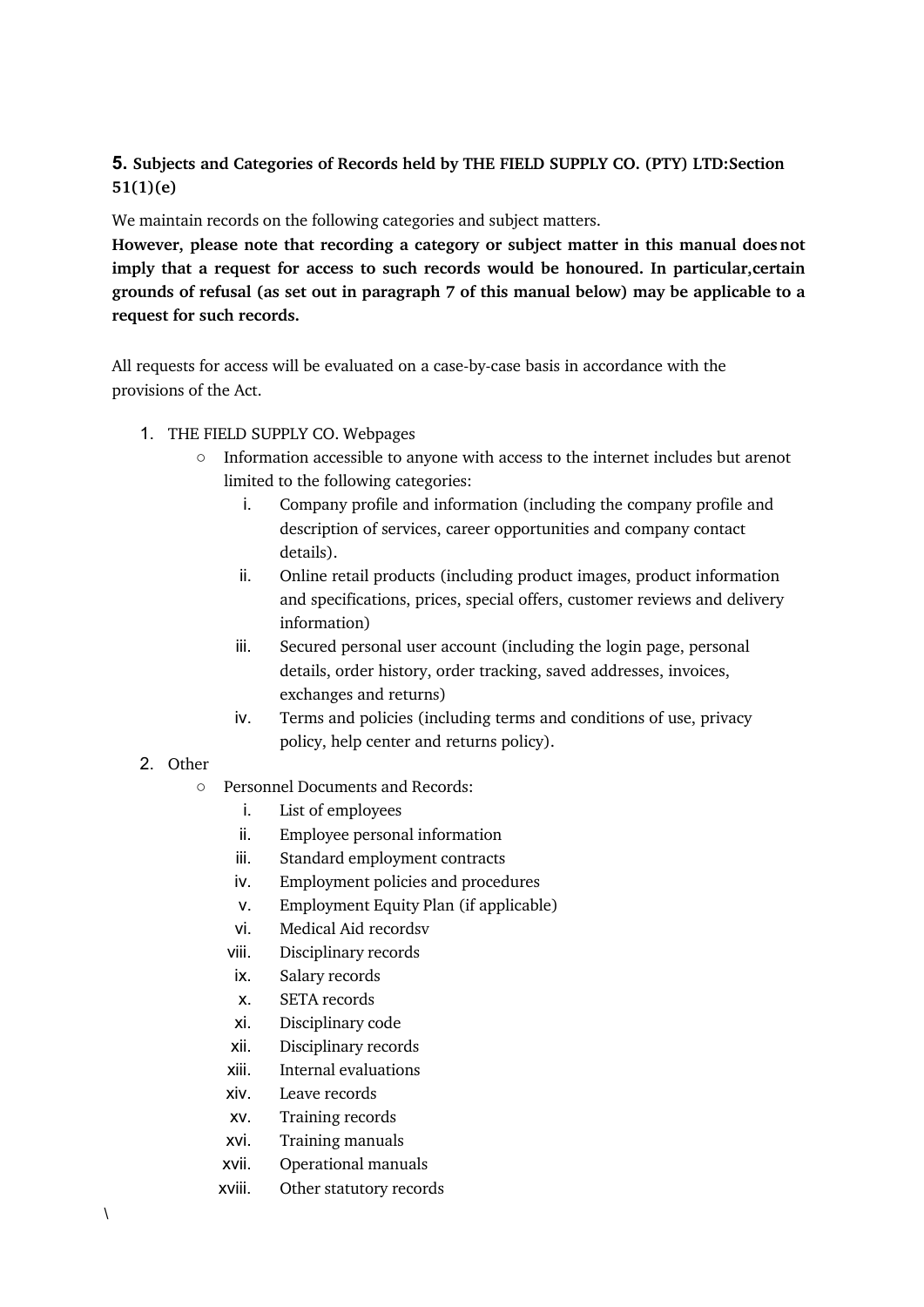- xix. Related correspondence
- Income Tax Records:
	- i. PAYE Records
	- ii. Corporate tax records
	- iii. Customs tax
	- iv. Documents issued to employees for income tax purposes
	- v. Records of payments made to SARS on behalf of employees
	- vi. All other records in relation to statutory compliance for:
		- 1. VAT
		- 2. Regional Services Levies
		- 3. Skills Development Levies
		- 4. UIF
		- 5. Workmen's Compensation
- Companies Act Records:
	- i. Memorandum of incorporation
	- ii. Directors' names
	- iii. Documents of incorporation
	- iv. Minutes of Board of Directors meetings
	- v. Written resolutions
	- vi. Records relating to the appointment of directors/ auditor/ secretary/ public officer and other officers
	- vii. Share Register and other statutory registers
	- viii. Other statutory records
- Financial Records:
	- i. Annual Financial Statements
	- ii. Tax Returns
	- iii. Other documents relating to the taxation of the company
	- iv. Accounting Records
	- v. Banking Records
		- 1. Bank Statements
		- 2. Paid Cheques
		- 3. Electronic banking records
	- vi. Asset Register
	- vii. Rental Agreements
	- viii. Invoices
	- ix. Financial agreements
- Business records:
	- i. Operational records
	- ii. Databases
	- iii. Published works
	- iv. Internal correspondence
	- v. Product records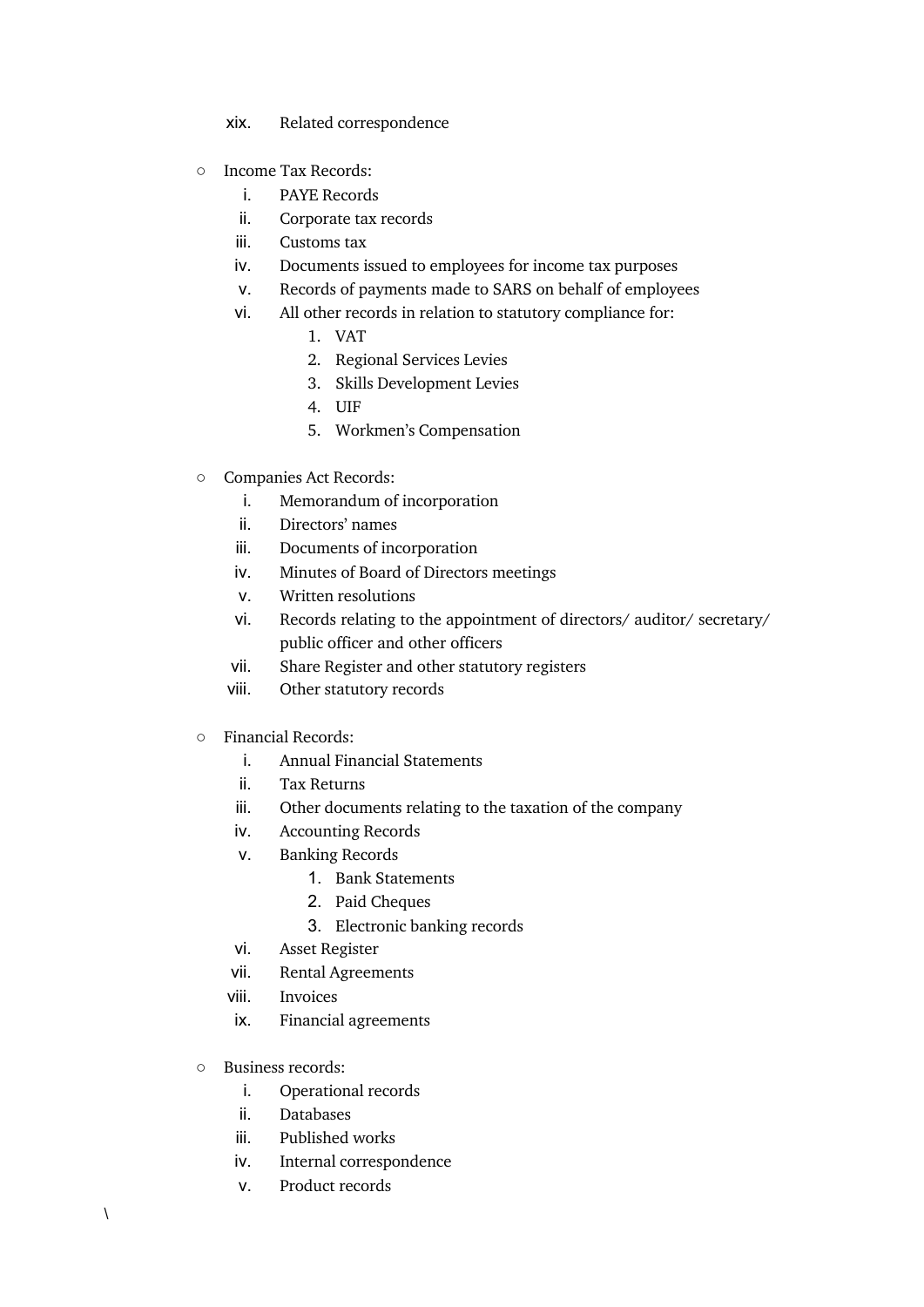- Insurance records:
	- i. Insurance policies held by the company
	- ii. Register of all immovable property owned by the company
- Policies and directives: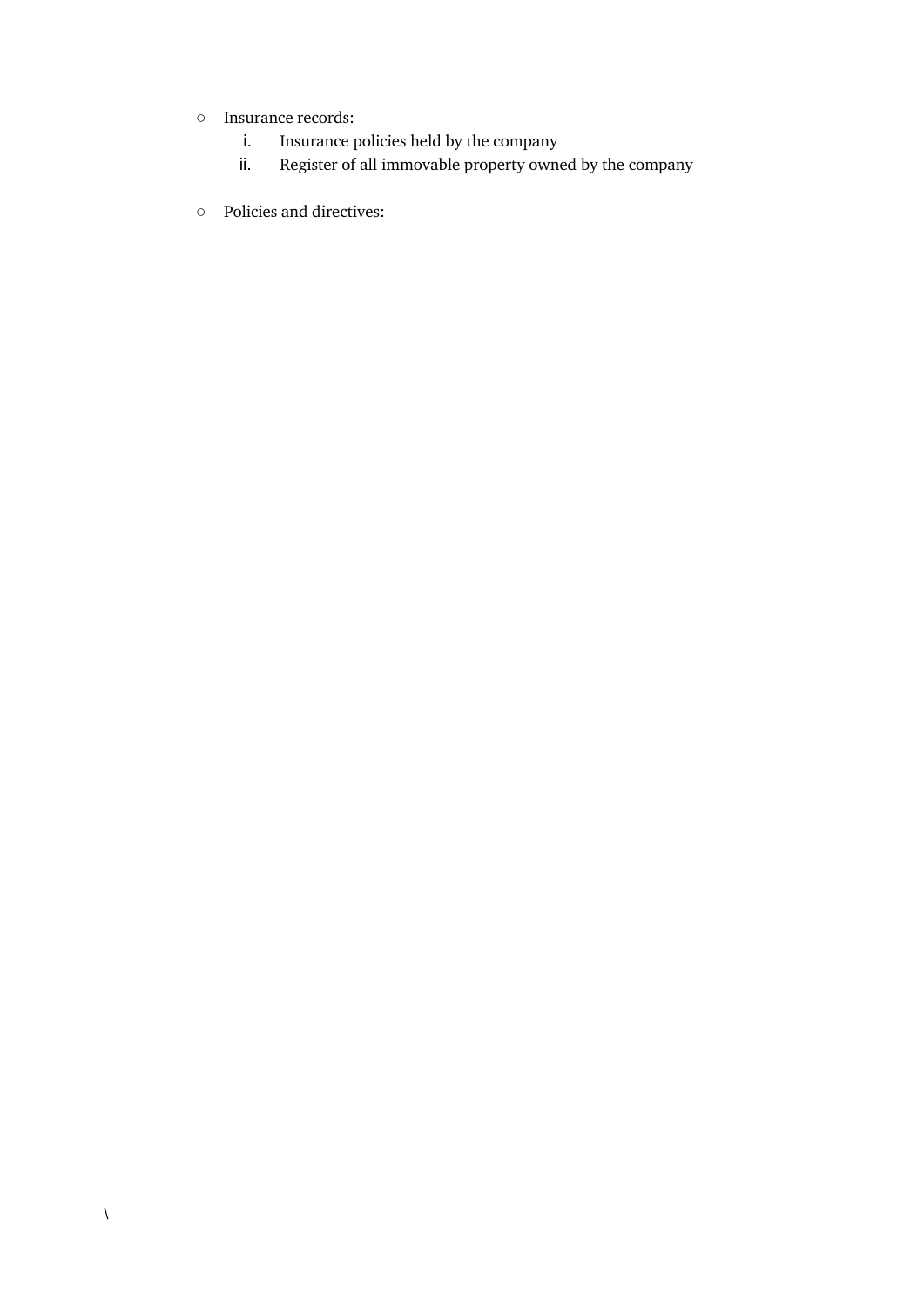- i. Internal relating to employees and the company
- ii. External relating to clients and other third parties
- iii. Information technology systems and documents
- Agreements or contracts:
	- i. Standard Agreements
	- ii. Contracts concluded with customers
	- iii. NDAs
	- iv. Letters of Intent, MOUs
	- v. Third party contracts (such as JV agreements, VAR Agreements, etc.)
	- vi. Office management contracts
	- vii. Supplier contracts
- Regulatory documents:
	- i. Permits
	- ii. Licences
	- iii. Authorities
- Published information
	- i. External newsletters and circulars
	- ii. Internal newsletters and circulars
	- iii. Information on the company published by third parties
- Customer information
	- i. Customer details
	- ii. Contact details of individuals within customers
	- iii. Communications with customers
	- iv. Sales records
	- v. Transactional information
	- vi. Marketing records
- Reference materials
	- i. Books
	- ii. Newsletters and journals articles
	- iii. Magazines
	- iv. Newspaper articles

## **6. How To Make a Request for Access – Section 51(e)**

THE FIELD SUPPLY CO. has authorised and designated our information officer to deal with all mattersrelating to the Act, in order to comply with our obligations in terms of the Act. To request access to a record, please complete Form C which is available from:

- the SAHRC website at http://www.sahrc.org.za/index.php/understanding-paia at this link: http://www.sahrc.org.za/home/21/files/Form%20C.doc%20August%202013.doc; or
- the Department of Justice and Constitutional Development website at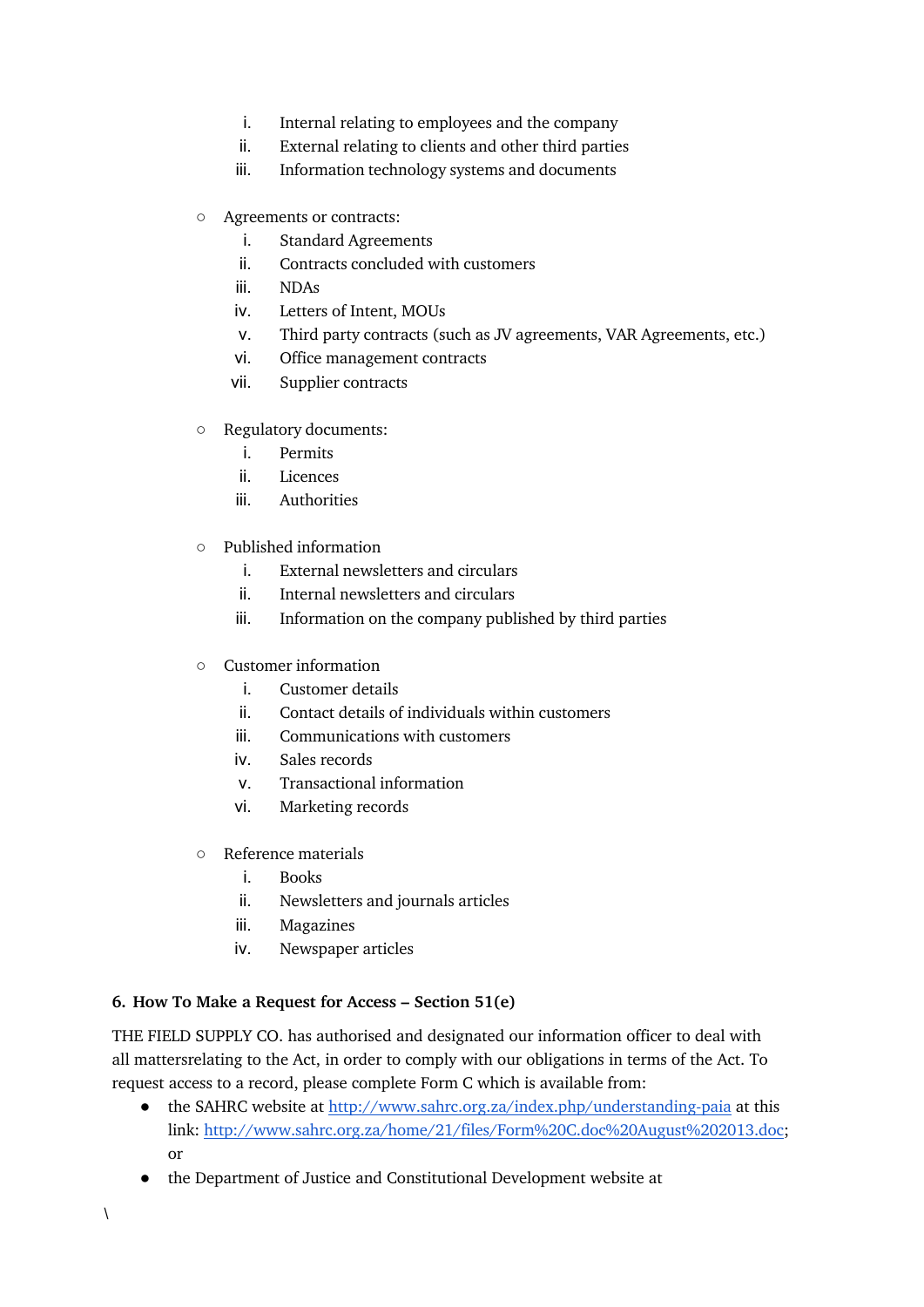www.justice.gov.za at this link: http://www.justice.gov.za/forms/paia/J752\_paia\_Form%20C.pdf.

Please submit the completed form to our information officer together with the relevant request fee .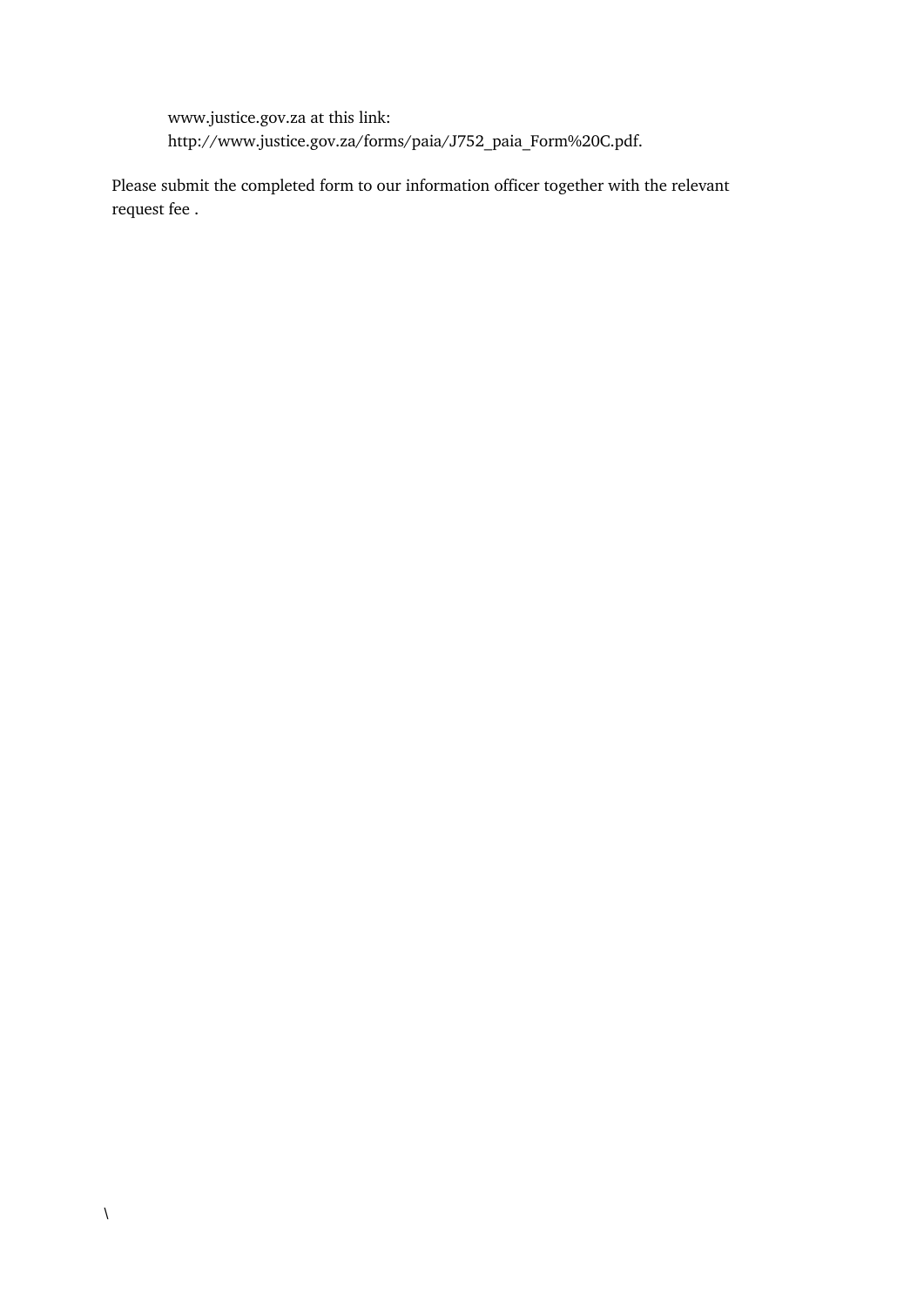http://www.sahrc.org.za/home/21/files/PAIA%20Notice%20on%20fees.pdf) at our information officer's email address, THE FIELD SUPPLY CO.'s physical address. Please ensure that the completed form:

- has enough information for the information officer to identify the requester, the requested records, and which form of access the requester requires;
- specifies the requester's email address, postal address, or fax number;
- describes the right that the requester seeks to exercise or protect;
- explains why the requester needs the requested record to exercise or protect thatright;
- provides any other way the requester would like to be informed of THE FIELD SUPPLY CO.'s decision other than in writing; and
- provides proof of the capacity in which the requester is making the request if the requester is making it on behalf of someone else (our information officer will decide whether this proof is satisfactory).

If a requester does not use the standard form, THE FIELD SUPPLY CO. may:

- reject the request due to lack of procedural compliance;
- refuse it if you do not provide sufficient information; or
- delay it.

A requester may request information by completing a request for access form and submittingit to our information officer together with a request fee.

## **7. Grounds for Refusal**

THE FIELD SUPPLY CO. may refuse a requester's access to certain records in terms of the Act to protect:

- someone else's privacy;
- another company's commercial information;
- someone else's confidential information;
- the safety of individuals and property:
- records privileged from production in legal proceedings; or
- research information.

THE FIELD SUPPLY CO. will notify a requester in writing to inform them of whether their request has beenapproved or denied, within 30 calendar days after THE FIELD SUPPLY CO. has received a completed request for access form. If we cannot find any requested record or it does not exist, then we will notify the requester by way of affidavit that it is not possible to give access to that particular record.

## **8. How we will give you access**

Our information officer will evaluate and consider all requests to THE FIELD SUPPLY CO. in terms of the Act. If our information officer approves a request for access to our records, then our information officer will decide how to provide access to the requester – unless the requesterhas asked for access in a specific form. Publication of this manual does not give rise to anyrights to access information records, except in terms of the Act.